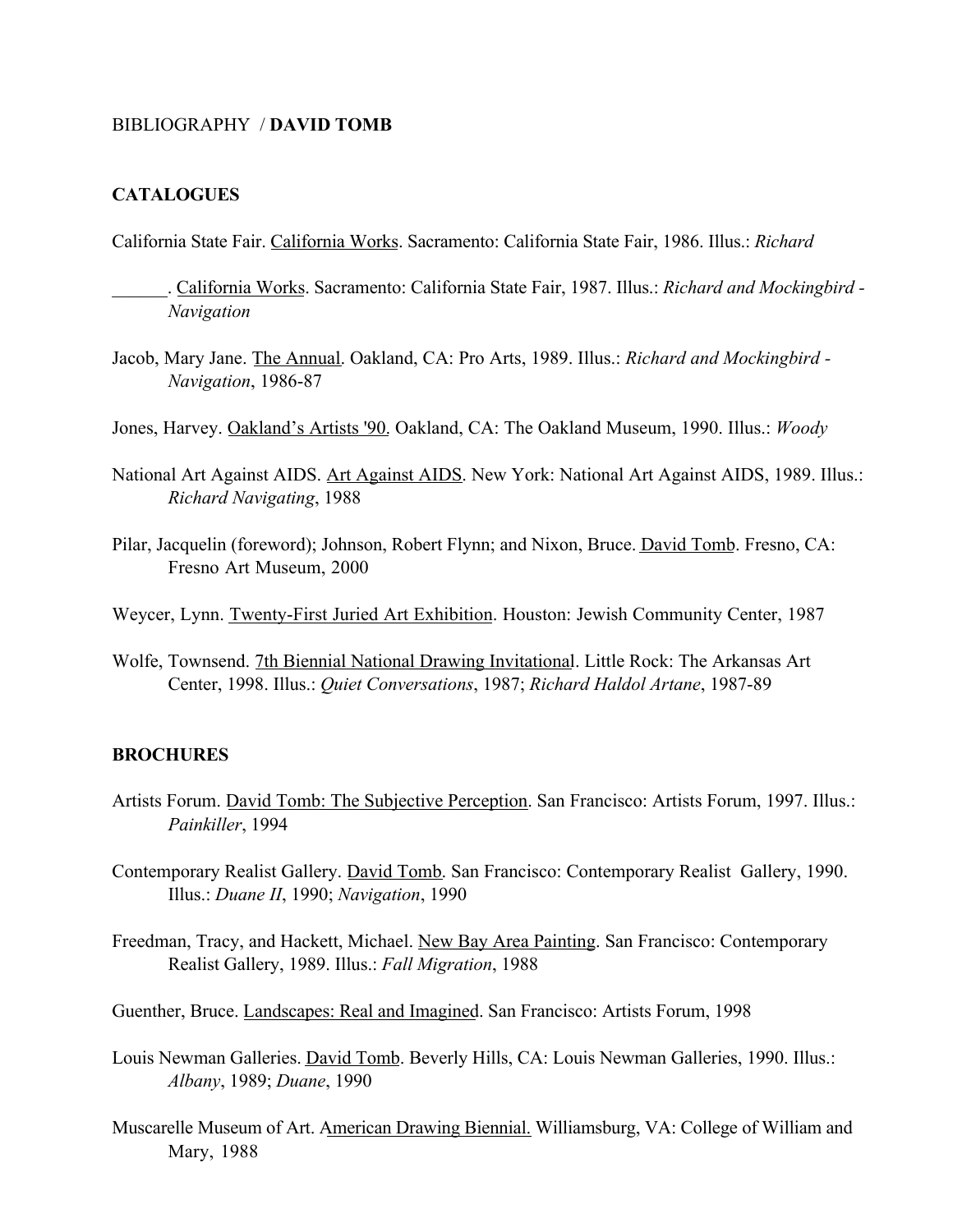- Roche, Harry. David Tomb, *Twitch*: Works on Paper. Southampton, NY: The Avram Gallery, Southampton College, Long Island University, 2001. Illus.: *Suspended Disbelief*, 2001; *Quiet Conversations*, 1987; *Buzz*, 2001
- Schultz, Douglas G. North Carolina Print & Drawing Society 11th Annual United States Print & Drawing Exhibition. Charlotte, NC: North Carolina Print & Drawing Society, 1988

## ARTICLES

American Psychologist, vol, 51, no. 9, Sept. 1996. Cover Illus.: *Lee Vilensky*, 1993

\_\_\_\_\_, vol, 52, no. 12, Dec. 1997. Cover Illus.: *Billy Nayer in Moonlight*

- Anderson, Roger. East Bay Express, June 22, 1990
- Baker, Kenneth. "Judging the Art and the Jury." San Francisco Chronicle, Feb. 2, 1989
- \_\_\_\_\_\_. San Francisco Chronicle, Sept. 22, 1990
- \_\_\_\_\_. "Dennis Leon's Rough Bronzes/Drawings at Weiss Gallery." San Francisco Chronicle, Apr. 24, 1995, pp. E1-2. Illus.: *A.S.L. No. 1*, 1995
- \_\_\_\_\_. "Portraits of Energy and Immediacy." San Francisco Chronicle, July 26, 2003, p. D10. Illus.: *Feeling Groovy*, 2003; *J.J.*, 2003
- Bammer, Richard. "The Essence in Image." Fairfield Reporter, Nov. 10, 2000, p. 9D, 12D. Illus.: *With All the Evidence*
- Bateria (German Art and Literature Journal), no. 12, 1992, pp. 25-26, 37, 57, 77
- Bragdon, Phyllis. "Good, Bad Mix at MSA Exhibit." Marin Independent Journal, Sept. 2, 1987, p. F4

Bridson, Susan. "San Francisco Siren Song." Three Village Herald (NY), July 11, 1990

Brunson, Jamie. "Fresh Start: New Galleries Inject Life into Downtown Oakland." Artweek, Mar. 1, 1990

"Building Character #307" (television program), HGTV, aired Nov. 16, 2003

Dalkey, Victoria. "Fair Opts for Coy, Cute and Crowd-Pleasing Over the Daring." Sacramento Bee, Aug. 1987, pp. 1, 9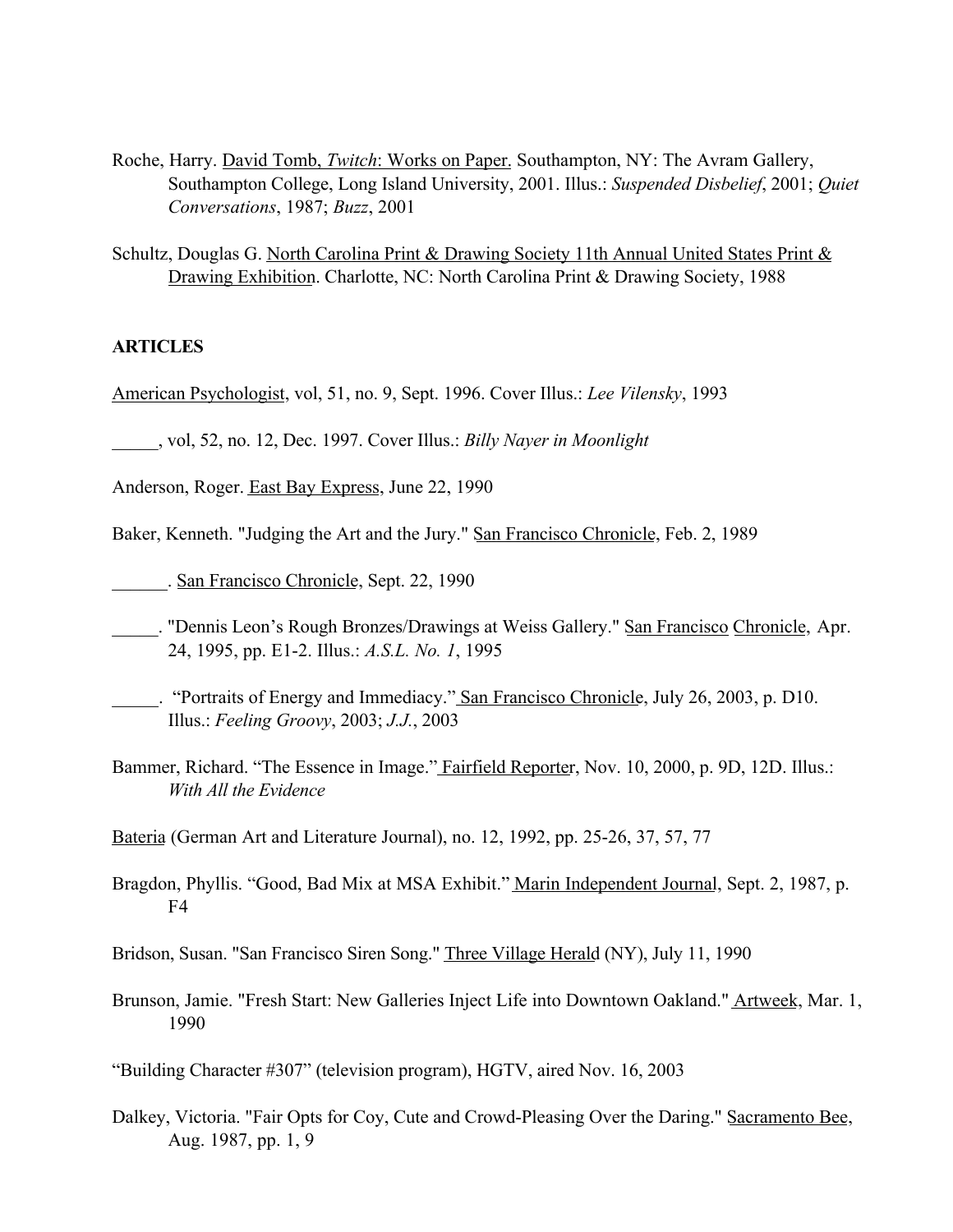. Sacramento Bee, Aug. 21, 1988

. "Strong Shapes Bind the Works of a Trio of East Bay Artists." Sacramento Bee, Jan. 30, 1994. Illus.: *Peckerwood*, 1992

"David Tomb: 'Ogle.'" The Week (NY), July 18, 2003. Illus.: *Mencher*, 2003

- Feinsilber, Pamela. "Self-Images: Mixed Media Mirrors of the Soul." San Francisco, Feb. 1999, pp. 20-24. Illus.: Untitled
- Hamlin, Jesse. "They've Got Personality." San Francisco Chronicle, Nov. 1, 2000, p. D1, D4. Illus.

Harper's Magazine, vol. 303, no. 1817, Oct. 2001, p. 17. Illus.: *Navigation*, 1990

- Harrison, Helen A. "The Pacific View Lives On." New York Times (Long Island), July 22, 1990, p. 11
- Helfand, Glen. "Bay Beat." San Francisco Focus Magazine, p. 99
- "Hot Tickets." San Francisco Focus Magazine, Dec. 1989. Illus.: *Setee*
- Hunter, Elizabeth. Village Times, July 19, 1990
- Koppman, Debra. "Previews." Artweek, vol. 24, no. 6, July/Aug. 2003, p. 6. Illus.: *Paul Wonner*
- Millis, Christopher. "New Gallery Starts with Stunning Show." South End News, Oct. 17, 1996, p. 18. Illus.: *Man Reclining*
- "Museums and Galleries." San Francisco Chronicle, Nov. 19, 2000, p. 25. Illus.: *Cory*
- New Yorker, The. May 29, 1995, p. 22. Illus.: *Ouattara*, 1995
- \_\_\_\_\_, Aug. 21 & 28, 1995, p. 26. Illus.: *Nusrat-Fateh Ali Kahn*
- \_\_\_\_\_, Sept. 18, 1995, p. 22. Illus.: *Painkiller, Cory McAbee*, 1987-94
- \_\_\_\_\_, Nov. 6, 1995, p. 45. Illus.: *Arvo Pärt*
- \_\_\_\_\_, Nov. 27, 1995, p. 51. Illus.: *Ken Saro-Wiwa*
- \_\_\_\_\_, Apr. 1, 1996, p. 26. Illus.: *Barry Yourgrau*, 1996
- \_\_\_\_\_, Apr. 29 & May 6, 1996, p. 18. Illus.: *Ron Brown Dance Company*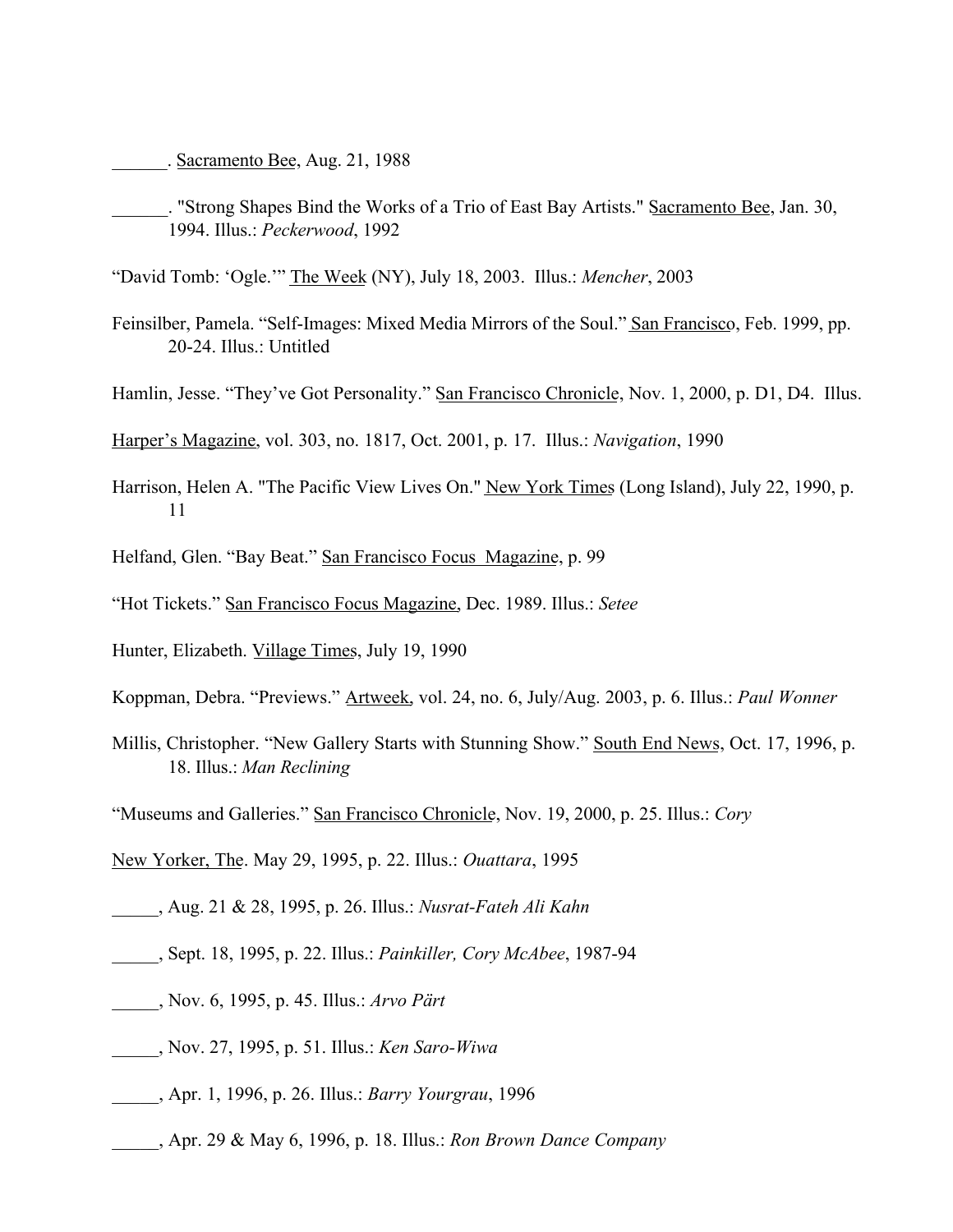- \_\_\_\_\_, Jan. 29, 1996, p. 12. Illus.: *F. Murray Abraham*
- \_\_\_\_\_, Sept. 30, 1996, p. 8. Illus.: *Electra National Theater of Greece*
- \_\_\_\_\_, Dec. 9, 1996, p. 22. Illus.: *Joy Kellman Dance Company*
- \_\_\_\_\_, Dec. 23 & 30, 1996, p. 33. Illus.: *Charlie Milgrim*
- \_\_\_\_\_, Apr. 14, 1997, p. 16. Illus.: *Sonny Rollins*
- \_\_\_\_\_, June 16, 1997, p. 25. Illus.: *Lois V. Vierk, Eric Ewazen*
- \_\_\_\_\_, July 7, 1997, p. 8. Illus.: *Jane Atkinson, Ruben Santiago-Hudsen & Josef Sommer in Henry VIII*
- \_\_\_\_\_, Sept. 29, 1997, p. 82. Illus.: *Arthur Golden*
- \_\_\_\_\_, March 16, 1998, p. 19. Illus.: *Richard Goode*
- \_\_\_\_\_, Jan. 25, 1999, p. 14. Illus.: *Manuel Neri*
- \_\_\_\_\_, May 24, 1999, p. 12. Illus.: *Steve Paxton*
- New York Times Book Review, Feb. 11, 1996. Cover illustration
- Northern California Home and Garden, July/Aug. 1993, pp. 52, 57
- Oakland Tribune, Feb. 17, 1989, "Weekend!" Illus.: *Navigating*, 1988
- Oyster Boy Review 16 (San Francisco, CA), vol. 9, no. 2, Winter 2002, cover & pp. 6, 22, 32, 40. Illus.: cover, Untitled, 1988; *Tremble*, 1990; *Quiet Conversations*, 1987; *Navigation,* 1985; *Navigating*, 1987
- "Portraits with Soul." Fresno Bee (Fresno, CA), Dec. 26, 1999, p. H5. Illus.: *Quiet Conversation*, 1987
- Ricasio, Irene. "San Francisco: Designing a Life." 7 x 7 Magazine, Spring 2002, pp. 78-82. Illus.
- Roche, Harry. "The Real Thing." San Francisco Bay Guardian, Aug. 20, 1997, p. 59. Illus.: *Bukowski,* 1992
	- The Magnificent Andersons." S.F. Weekly, Nov. 15-21, 2000, p. 43